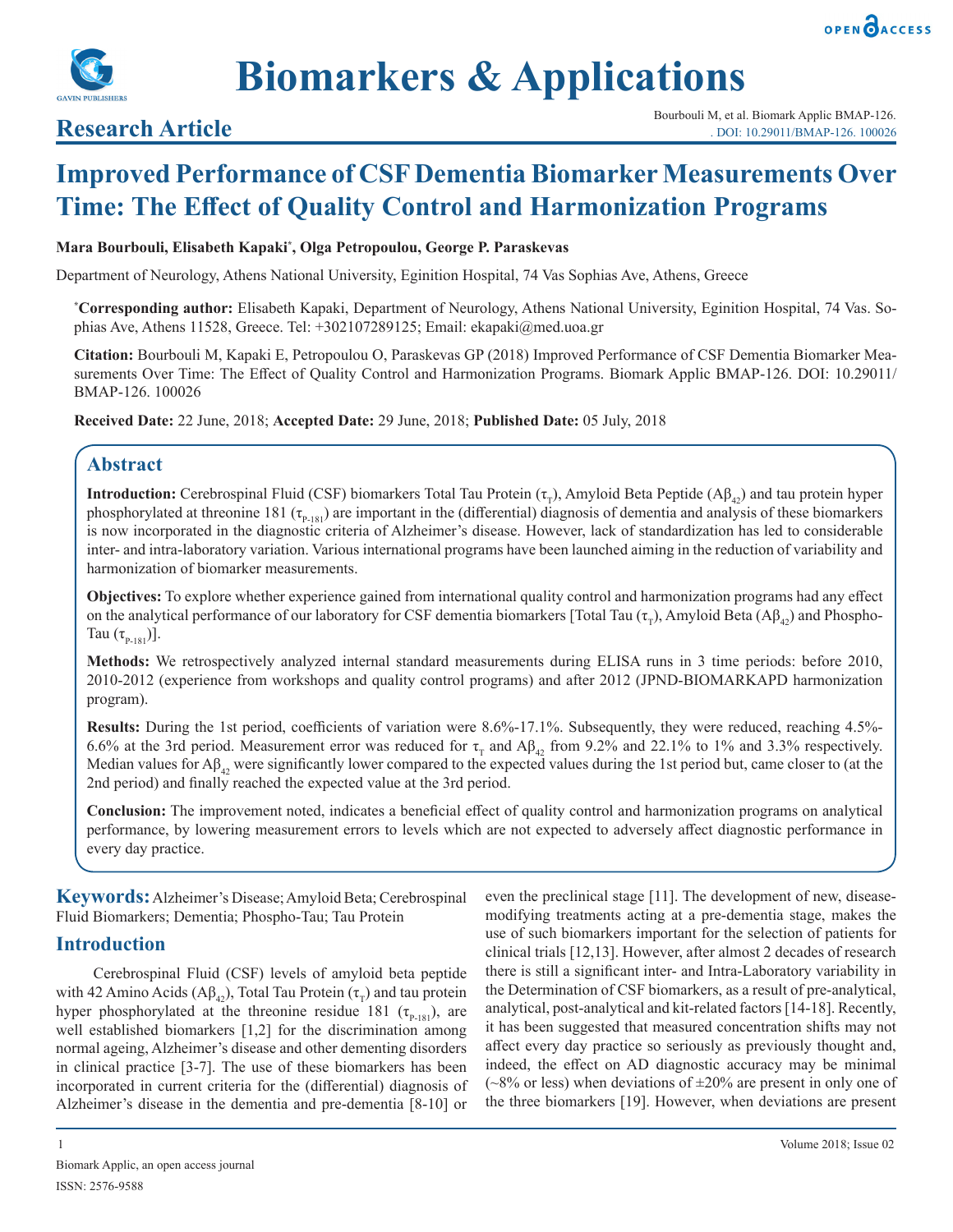in more than 1 biomarker and/or shifts are >20%, diagnostic performance may decrease significantly.

International Workshops and International Quality Control Programs have been organized since 2009, in order to reduce variability and harmonize the levels of biomarkers universally [14,15]. More recently, the "Biomarkers for Alzheimer's disease and Parkinson's disease" project of the Joint Programming Neurodegenerative Disease (JPND-BIOMARKAPD) was launched at June 2012 [20]. The above projects led to an ongoing research on various parameters and confounding factors of the methodologies used [14,21] and to the formulation of recommendations for (pre) Analytical Standardized Operative Procedures (SOPs) on CSF biomarker assays [22], emphasizing the need for strict adherence to these SOPs at the highest level possible. The aim of the present study was to investigate whether this strict adherence to SOPs had any effect on the quality of CSF biomarker measurements in an individual laboratory, with expertise in biomarker research.

### **Materials and Methods**

#### **Time Periods**

We retrospectively analyzed the results of internal standard measurements during biomarker assays, performed in our laboratory from October 2000 to December 2016 divided in 3 periods: (a) From 2000 to the end of 2009. (b) From January 2010 to June 2012; during this period experience and ideas gained from quality control programs and workshops, were incorporated in routine practice and definitely influenced procedures in our laboratory. (c) From June 2012 to December 2016; during this period additional experience and guidelines from the BIOMARKAPD project were used as standard procedures.

#### **Measurements**

All measurements of  $\tau_{\tau}$ , A $\beta_{42}$  and  $\tau_{\text{p-181}}$  have been performed in duplicate by double sandwich, Enzyme-Linked Immunosorbent Assay (ELISA) as provided by commercially available kits

according to manufacturer's instructions ("Innotest® hTau antigen", "β-amyloid<sub>1-42</sub>" and "phospho-tau<sub>181</sub>" respectively, provided initially by Innogenetics and then by Fujirebio Europe, Gent, Belgium). For each ELISA run a fresh in-house Internal Standard (IS) was prepared at the beginning of the assay in polypropylene tubes, using the concentrated standard provided by the manufacturer, dissolved in the provided sample diluent, exactly by the same way used to prepare the standards for the standards curve. Since, for practical reasons, assay precision has to be maximal at concentrations around the cut-off values, the IS concentrations for  $\tau_{\tau}$ , A $\beta_{42}$  and  $\tau_{p,181}$  were 300 pg/ml, 500 pg/ml and 62.5 pg/ml respectively, based on cut-off values suggested from previous studies in our laboratory [3,4,23]. The IS was measured in duplicate, as the last unknown sample (plate wells numbered 95 and 96). Absorbance was measured at dual wavelength (450 and 620 nm) by a Lab systems Multi scan EX ELISA reader, controlled by a computerbased program (Lab systems Genesis 3.03) which automatically calculated the concentrations by the use of a sigmoid curve.

#### **Statistical Analysis**

Both the measured concentrations of the ISs and the calculated error (%deviation) from the expected (true) concentration were analyzed. This error was calculated by the formula: error= (measured concentration -true concentration)/true concentration and expressed as the absolute value. Due to deviations from normality and/or heterogeneity of variances, non-parametrics were mainly used. Median values of the measured concentrations of ISs in each period were compared to the expected concentration by the Wilkoxon-signed rank test. Measured concentrations and errors among the studied periods were compared by the Kruskal-Wallis test followed by Bonferroni-corrected individual Mann-Whitney tests. Variances were compared by the Bartlett's test for equality of variances followed by Bonferroni-corrected individual F-tests. Statistical analyses were performed by GraphPad Prism 2.01 (GraphPad Software Inc, San Diego, CA) and StatSoft Statistica 8 (StatSoft Inc, Tulsa, OK)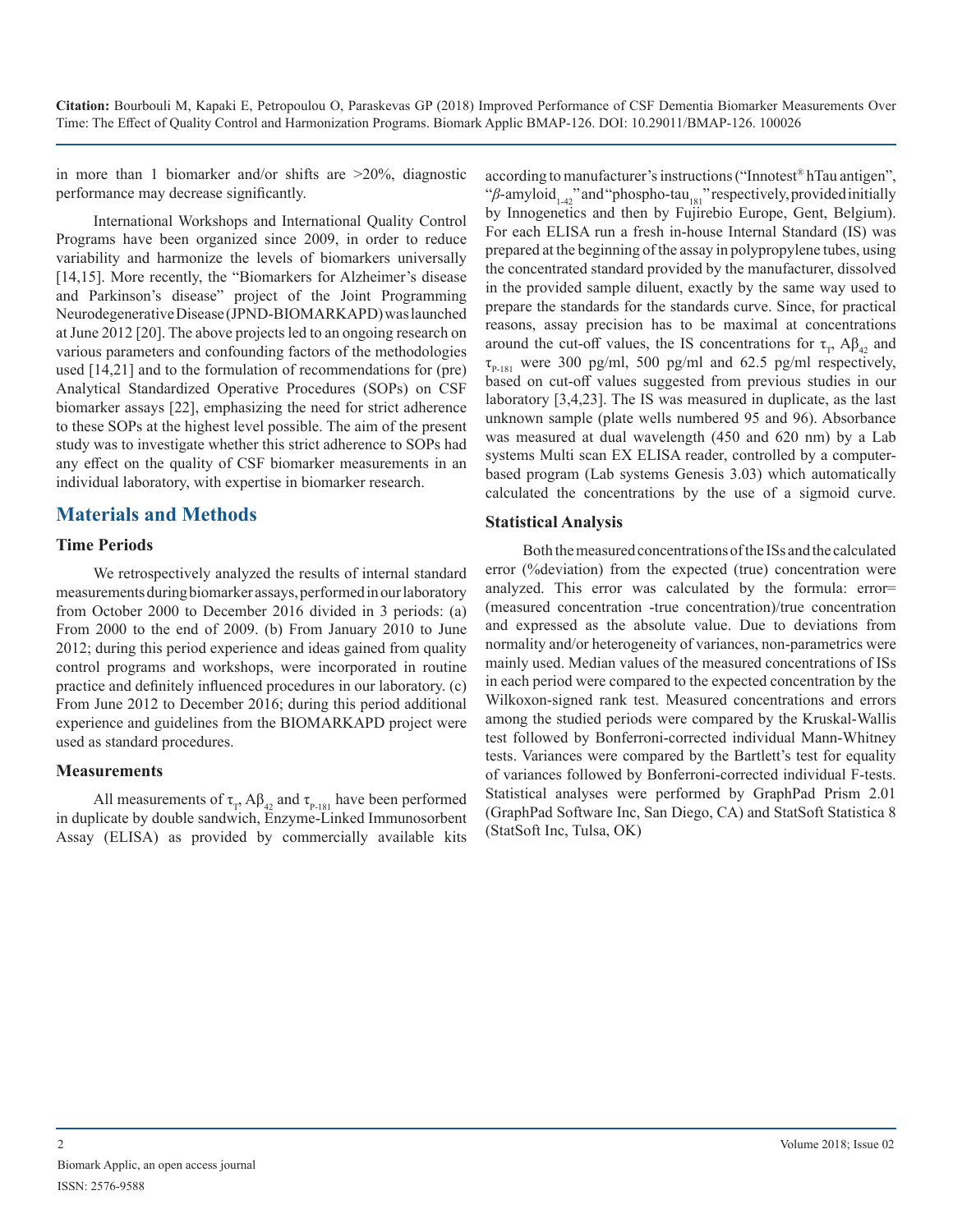# **Results**

#### **Results are summarized in Table 1 and Figure 1.**

|                                            | 1st period                   | 2nd period                   | 3rd period             | P value                 |  |
|--------------------------------------------|------------------------------|------------------------------|------------------------|-------------------------|--|
|                                            | Oct 2000-Nov 2009            | Jan 2010-May 2012            | Jun 2012-Dec 2016      |                         |  |
| $\tau_{\rm T}$ 300 pg/ml, n                | 26                           | 14                           | 11                     |                         |  |
| median (quartiles)                         | 295 (270 - 324)              | 294 (279 - 306)              | 297 (294 - 299)        | $0.980^{\dagger}$       |  |
| Min - max                                  | 171 - 380                    | $260 - 338$                  | 259-306                |                         |  |
| <b>CV</b>                                  | $0.163^a$                    | 0.069                        | 0.045                  | $< 0.0001$ <sup>*</sup> |  |
| Measurement error*                         | $0.092 (0.056 - 0.148)^{b}$  | $0.042(0.014 - 0.091)$       | $0.010(0.003 - 0.019)$ | $0.0127$ <sup>†</sup>   |  |
| $A\beta_{4}$ , 500 pg/ml, n                | 20                           | 13                           | 12                     |                         |  |
| median (quartiles)                         | 389 (358 - 445) <sup>c</sup> | 452 (431 - 471) <sup>d</sup> | $514(499 - 546)$       | $< 0.0001$ <sup>†</sup> |  |
| Min - max                                  | $289 - 582$                  | 389 - 512                    | $452 - 581$            |                         |  |
| CV                                         | $0.171^{e}$                  | 0.072                        | 0.066                  | $0.0069*$               |  |
| Measurement error*                         | $0.221 (0.153 - 0.285)^f$    | $0.097(0.057 - 0.138)$       | $0.033(0.008 - 0.092)$ | $0.0146^{\dagger}$      |  |
| $\tau_{_{\rm P\text{-}181}}$ 62.5 pg/ml, n | 17                           | 13                           | 12                     |                         |  |
| median (quartiles)                         | $63.3(59.5 - 65.5)$          | $62.1 (60.7 - 62.8)$         | $62.0 (61.0 - 62.9)$   | $0.603^{\dagger}$       |  |
| Min - max                                  | 47.8-68.7                    | $59.9 - 69.8$                | $52.9 - 65.6$          |                         |  |
| <b>CV</b>                                  | 0.086s                       | 0.039                        | 0.051                  | $0.017^{*}$             |  |
| Measurement error *                        | $0.040 (0.020 - 0.097)^h$    | $0.008(0.005 - 0.034)$       | $0.01(0.008 - 0.044)$  | $0.031^{\dagger}$       |  |

τ<sub>τ</sub>: Total Tau Protein. Aβ<sub>42</sub>: Amyloid-Beta Peptide with 42 amino acids. τ<sub>P-181</sub>: phospho-tau protein phosphorylated at threonine-181. Quartiles: 25th-75th percentile. CV: coefficient of variation. \* Absolute value [median (quartiles)]. † Kruskal-Wallis test followed by Bonferroni-corrected Mann-Whitney tests. <sup>‡</sup>Bartlett's test for equality of variances followed by Bonferroni-corrected F-tests. <sup>*a*</sup>P=0.0075 vs 2nd period and 0.0006 vs 3rd period. *<sup>b</sup>* P=0.053 vs 2nd period and 0.0009 vs 3rd period. *<sup>c</sup>* P=0.015 vs 2nd period and 0.0001 vs 3rd period. *<sup>d</sup>* P=0.0003 vs 3rd period. *<sup>e</sup>* P=0.033 vs 2nd period and 0.074 vs 3rd period. *f* P=0.003 vs 2nd period and 0.0003 vs 3rd period. *\*P=0.03* vs 2nd period. *\*P=0.051* vs 2nd period.

**Table 1:** Results of the 3 internal standard determinations for CSF biomarkers during the 3 studied periods.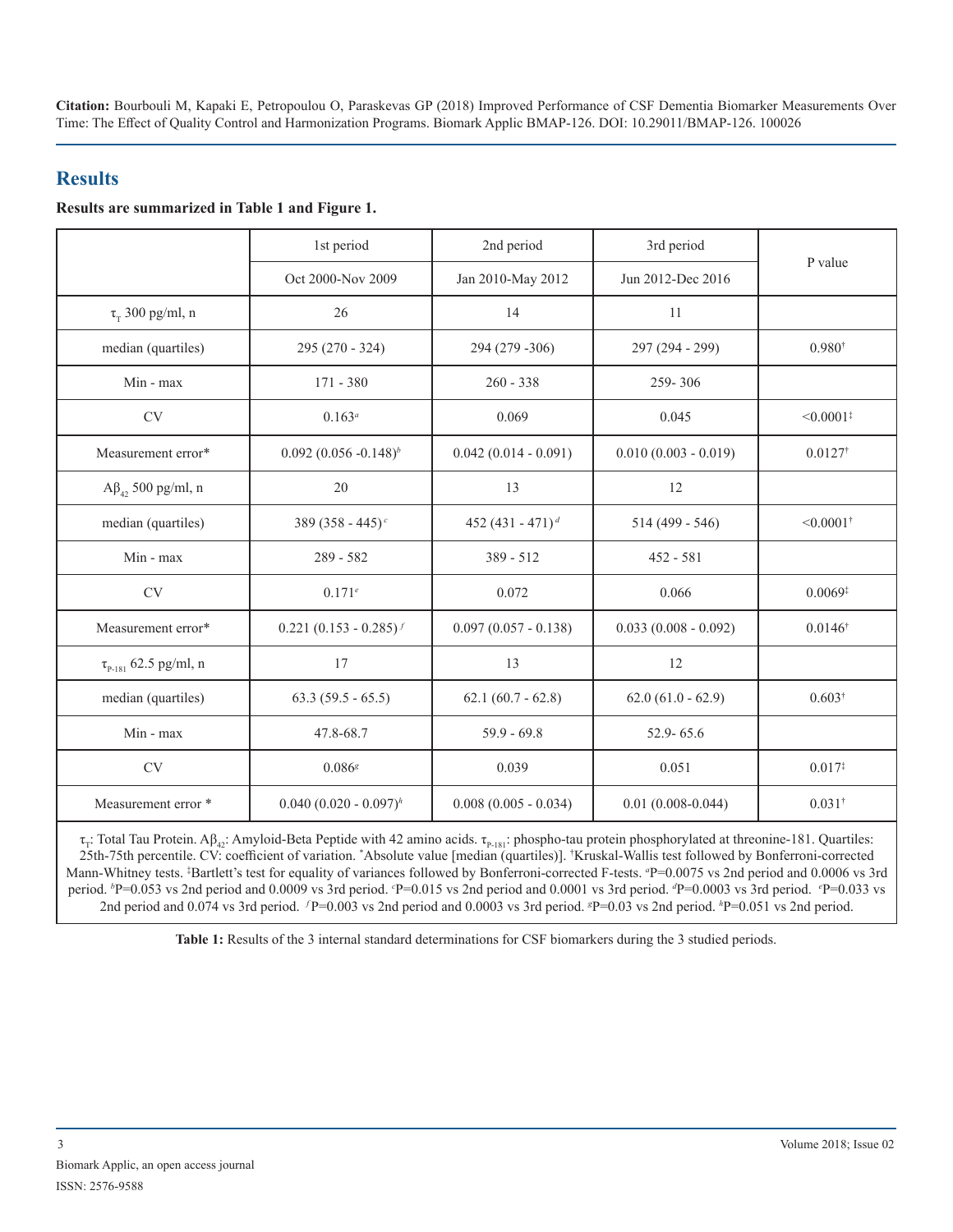

periods. Horizontal lines indicated expected concentrations and horizontal bars indicate median values. Upward directed P values indicate difference from the expected concentration and horizontally directed P values indicate difference between groups.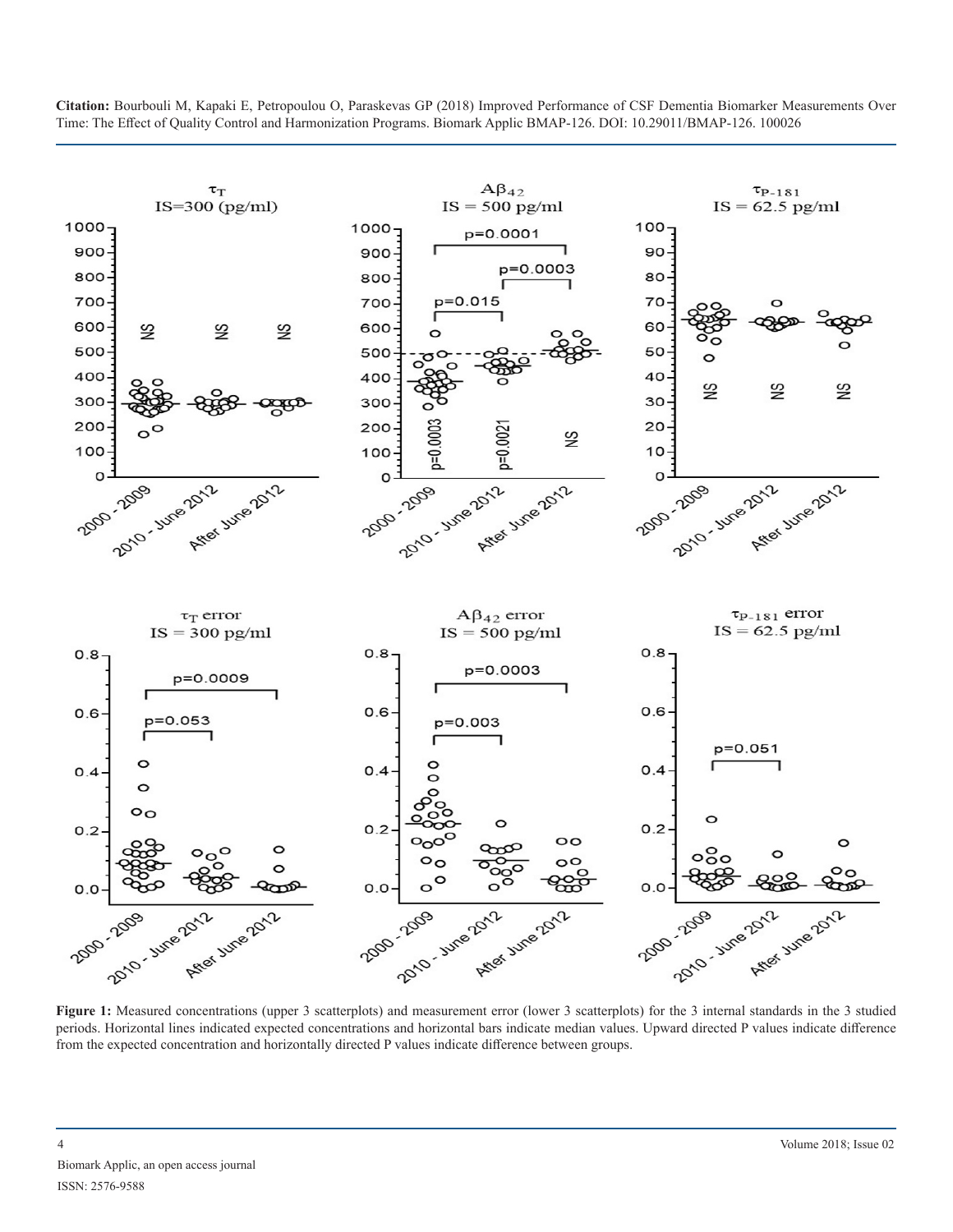Median values of ISs for  $\tau_{\tau}$  did not differ significantly among each period and as compared to the expected concentrations (300 pg/ml) at any time period. However, a significant reduction by  $\sim$ 70% in the coefficient of variation was noted, accompanied by a gradual and significant drop of the measurement error in both the 2nd and 3rd periods, compared to the 1st period. Although the difference between 2nd and 3rd periods did not reach statistical significance, numerically the reductions were more obvious at the 3rd period.

Median value of the IS for  $A\beta_{42}$  in the 1st period was significantly lower from the expected (500 pg/ml) concentration by  $22\%$  (P = 0.0003). At the 2nd period the median value increased significantly, but it was still significantly lower, compared to the expected concentration ( $P = 0.0021$ ). Median value of the 3rd period did not differ significantly from the expected and, it was significantly higher compared to the median value of the 1st and 2nd periods. A significant reduction by  $\sim 60\%$  in the coefficient of variation was noted, that was accompanied by a significant reduction of the measurement error in both the 2nd and 3rd periods compared to the 1st period. Again, the difference between 2nd and 3rd periods did not reach statistical significance; however, the reductions were numerically more obvious at the 3rd period.

Median values of ISs for  $\tau_{P-181}$  did not differ significantly from the expected concentrations. Additionally, measured concentrations and errors did not differ among each other in the 3 periods. However, a significant reduction in the coefficient of variation and measurement error was noted after the 1st period.

# **Discussion**

Before 2010, in our laboratory, two problems were noted: high CVs and high measurement error for Aβ<sub>42</sub>. The CV of Aβ<sub>42</sub> was the highest (~17%), followed by  $\tau_{\rm T}$  (~16%) and  $\tau_{\rm P-181}$  (8.6%). This is in agreement with other observations suggesting higher intra-laboratory variability for A $\beta_{42}$ , as compared to  $\tau_{\text{r}}$  and  $\tau_{\text{p-181}}$ [18]. Such a high CV is not surprising, since even higher CVs have been reported in multicenter studies, even in reference laboratories. In a world-wide multicenter study, intra-laboratory coefficients of variation for  $A\beta_{42}$  and  $\tau_{\text{T}}$  as high as 25% and 18% were reported in 2008 [24]. During 2009-2010 the intra-laboratory CVs in reference laboratories participating in a quality control program, ranged at levels of 6.4%-19% for Aβ<sub>42</sub>, 3.2%-24% for τ<sub>π</sub> and 3.8%-14% for  $\tau_{P-181}$  [15]. Based on cumulative results of the same quality control program, the mean CVs for all laboratories participated were 19% for A $\beta_{42}$ , 16% for  $\tau_{T}$  and 12% for  $\tau_{P-181}$  [17]. Thus, it has been suggested that not only the inter-laboratory, but also the intralaboratory variation still remains high, sometimes contributing to diagnostic uncertainty, especially at levels near the cut-off value, which may form a "grey zone" [17]. However, such studies have mainly focused on the inter-laboratory variation and, although presenting intra-laboratory data, they did not compare the intralaboratory accuracy and variance in different periods over time. To our knowledge, this is the 1st study directly addressing this question.

Additionally, before 2010, the median measurement error for A $\beta_{42}$  was 22%. For  $\tau_{\rm r}$  the median error was much lower (9.2%); however, for some individual ELISA runs, the error was higher, even reaching 40%. Such a deviation from true values may be expected to affect clinical diagnostic accuracy [19].

Three types of change have been observed from 2010 onwards. First, a reduction of the inter-assay variation was noted, regarding the ISs of all three markers. At the 3rd period all CVs were at the range of 4.5%-6.6%. Second, the measurement error was reduced, being <3.3% for all 3 biomarkers during the 3rd period, which is not expected to significantly affect diagnostic accuracy in clinical practice [19]. Third, median values for  $A\beta_{42}$  came closer to (at the 2nd period) and finally reached the expected value at the 3rd period. Thus, an improvement was noted since 2010 that was ongoing and reached maximal levels after June 2012.

The present study deals neither with stored standards nor samples, but with freshly prepared ISs. Thus, it evaluates analytical accuracy and, the improvement noted, reflects an improvement in (post)analytical performance. The reason of this improvement may involve analytical and post-analytical causes (Table 2), whilst a lot to lot variability or improvement of kits over time should also be considered.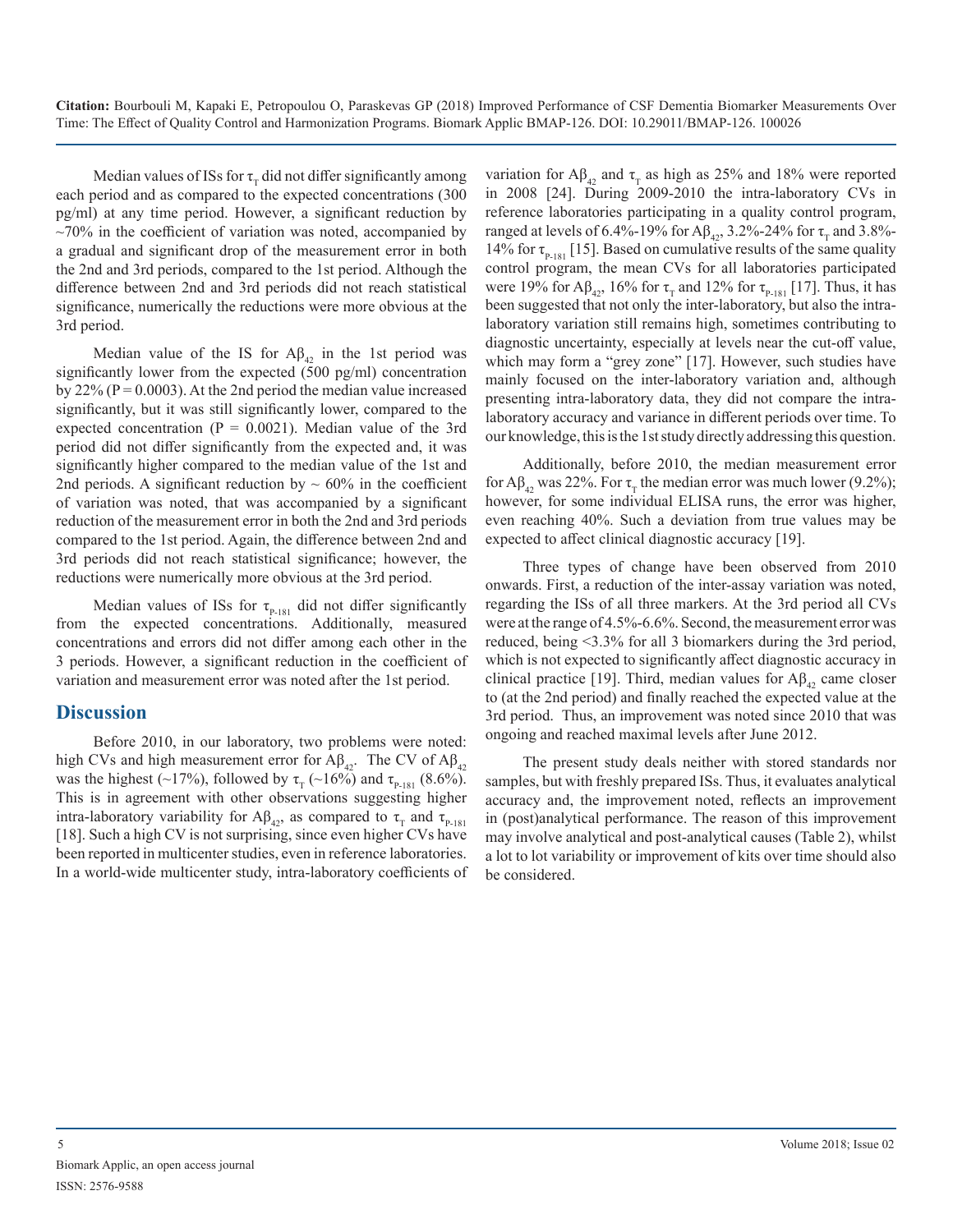| $2002 - 2009$                                                                                                                                                      | 2010 - June 2012                                | After June 2012                              |  |  |  |
|--------------------------------------------------------------------------------------------------------------------------------------------------------------------|-------------------------------------------------|----------------------------------------------|--|--|--|
| $\tau_{\rm T}$                                                                                                                                                     |                                                 |                                              |  |  |  |
| Point to point sigmoid curve                                                                                                                                       | Sigmoid (4-parameter<br>logistic) curve fitting | Sigmoid (4-parameter logistic) curve fitting |  |  |  |
| Single channel pipettes                                                                                                                                            | Single channel pipettes                         | Multichannel pipettes                        |  |  |  |
| Room temperature 18-26°C                                                                                                                                           | Stable room temperature<br>$25 \pm 2^{\circ}$ C | Stable room temperature $25 \pm 2^{\circ}$ C |  |  |  |
| $A\beta_{42}$                                                                                                                                                      |                                                 |                                              |  |  |  |
| Point to point sigmoid curve                                                                                                                                       | Sigmoid (4-parameter<br>logistic) curve fitting | Sigmoid (4-parameter logistic) curve fitting |  |  |  |
| Single channel pipettes                                                                                                                                            | Single channel pipettes                         | Multichannel pipettes                        |  |  |  |
| Rare use of uncoated polypropylene plate                                                                                                                           | Always uncoated<br>polypropylene plate          | Always uncoated polypropylene plate          |  |  |  |
| Room temperature 18-26°C                                                                                                                                           | Stable room temperature<br>$25 \pm 2^{\circ}$ C | Stable room temperature $25 \pm 2^{\circ}$ C |  |  |  |
| $\tau_{\text{P-181}}$                                                                                                                                              |                                                 |                                              |  |  |  |
| Sigmoid (4-parameter logistic) curve fitting                                                                                                                       | Sigmoid (4-parameter<br>logistic) curve fitting | Sigmoid (4-parameter logistic) curve fitting |  |  |  |
| Single channel pipettes                                                                                                                                            | Single channel pipettes                         | Multichannel pipettes                        |  |  |  |
| Room temperature 18-26°C                                                                                                                                           | Stable room temperature<br>$25 \pm 2^{\circ}$ C | Stable room temperature 25±2°C               |  |  |  |
| $\tau_{r}$ : Total Tau Protein. A $\beta_{42}$ : Amyloid-Beta Peptide with 42 amino acids. $\tau_{p_{181}}$ : Phospho-Tau Protein Phosphorylated At Threonine-181. |                                                 |                                              |  |  |  |

**Table 2:** Analytical parameters in our laboratory changed after the end of 2009.

### **Conclusion**

Strict adherence to SOPs according to current suggestions [25], is necessary in order to reduce variability of CSF biomarker determination and increase diagnostic performance in the era of biomarker-supported AD diagnosis.

### **Acknowledgments**

This research has been co-financed by the European Union (European Regional Development Fund - ERDF) and Greek national funds through the Operational Program "Competitiveness and Entrepreneurship" of the National Strategic Reference Framework (NSRF) -Research Funding Program: Joint Programming Neurodegenerative Disease, "Biomarkers for Alzheimer's disease and Parkinson's disease".

### **References**

1. Molinuevo JL, Blennow K, Dubois B, Engelborghs S, Lewczuk P, et al. (2014) The clinical use of cerebrospinal fluid biomarker testing for Alzheimer's disease diagnosis: a consensus paper from the Alzheimer's Biomarkers Standardization Initiative. Alzheimer's Dement 10: 808-817.

- 2. Blennow K, Dubois B, Fagan AM, Lewczuk P, de Leon MJ, et al. (2015) Clinical utility of cerebrospinal fluid biomarkers in the diagnosis of early Alzheimer's disease. Alzheimer's Dement 11: 58-69.
- 3. Kapaki E, Paraskevas GP, Zalonis I, Zournas C (2003) CSF tau protein and beta-amyloid (1-42) in Alzheimer's disease diagnosis: discrimination from normal ageing and other dementias in the Greek population. Eur J Neurol 10: 119-128.
- 4. Kapaki EN, Paraskevas GP, Tzerakis NG, Sfagos C, Seretis A, et al. (2007) Cerebrospinal fluid tau, phospho-tau181 and beta-amyloid1- 42 in idiopathic normal pressure hydrocephalus: a discrimination from Alzheimer's disease. Eur J Neurol 14: 168-173.
- 5. Wallin A, Kapaki E, Boban M, Engelborghs S, Hermann DM, et al. (2017) Biochemical markers in vascular cognitive impairment associated with subcortical small vessel disease - A consensus report. BMC Neurol 17: 102.
- 6. Paraskevas GP, Kasselimis D, Kourtidou E, Constantinides V, Bougea A, et al. (2017) Cerebrospinal Fluid Biomarkers as a Diagnostic Tool of the Underlying Pathology of Primary Progressive Aphasia. J